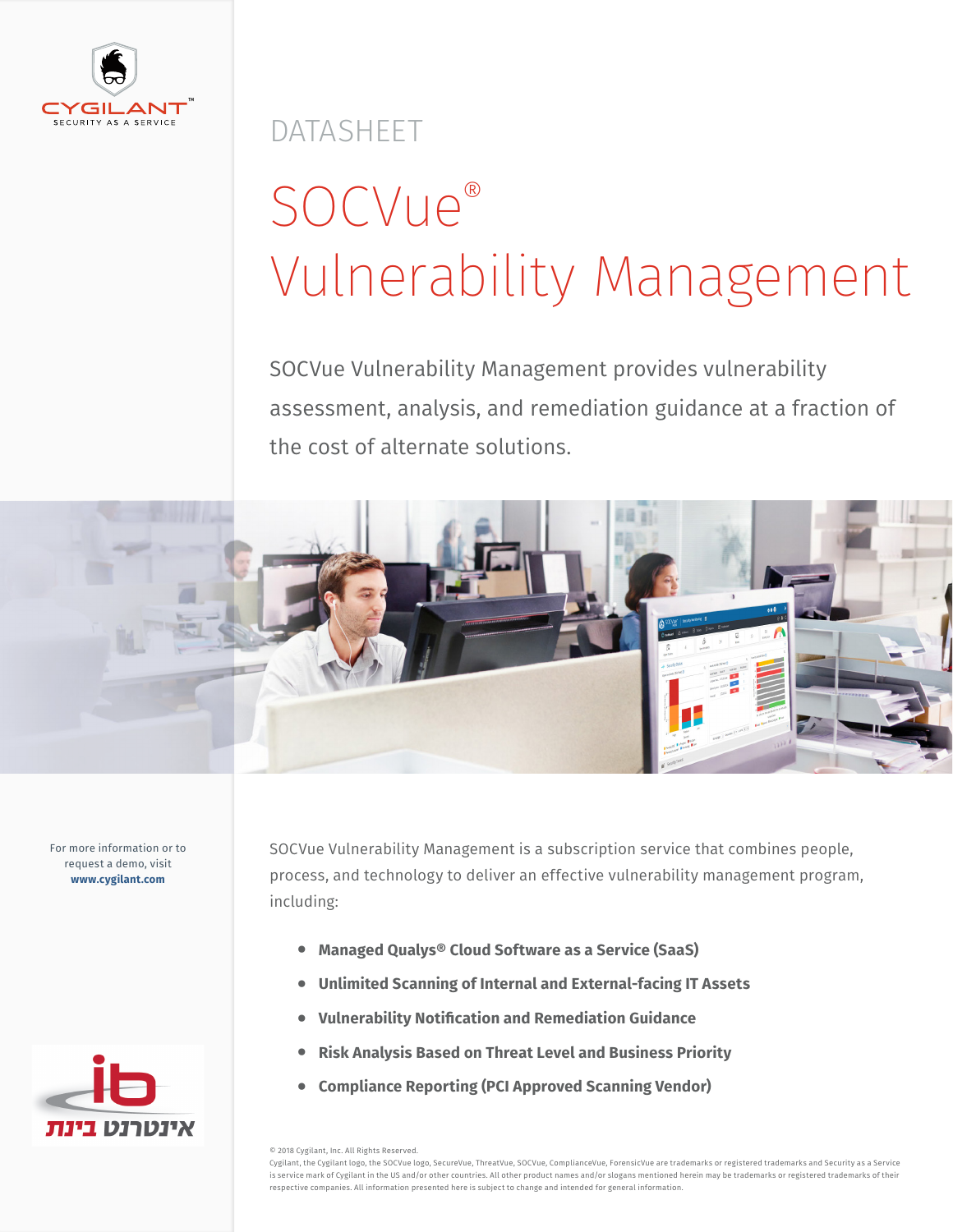

For more information or to request a demo, visit **www.binat.net.il**

Management

Delivers:

### **Key Benefits**



#### **GAIN SECURITY INSIGHT**

Gain insight into security vulnerabilities and business risk



#### **PRIORITIZE EFFORTS**

Focus remediation efforts on the highest impact vulnerabilities first



#### **INCREASE EFFICIENCY**

Save time and money by leveraging the Cygilant SOC team



#### **ACHIEVE COMPLIANCE**

Meet compliance mandates such as PCI DSS, HIPAA, FFIEC, COBIT, and GLBA

### **SOCVue Portal**

SOCVue Vulnerability Management includes access to the SOCVue Portal, the web-based command center for your information security program. Working with the Cygilant Security Operations Center (SOC), you'll determine the business value of each IT asset and decide how frequently to scan for vulnerabilities. When vulnerabilities are detected, the SOCVue Portal will provide you with details about their severity and impact, along with guidance for addressing the issues.



**detailed guidance**

**• Risk-based prioritization of remediation tasks**

**• Verification of successful remediation**

connection.

- **• Help meeting compliance requirements**
- **• Regular consultation with Cygilant Security Analysts**

The Vulnerability Management task management console, dashboard, and vulnerability reports can be accessed through the SOCVue Portal anywhere you have an Internet